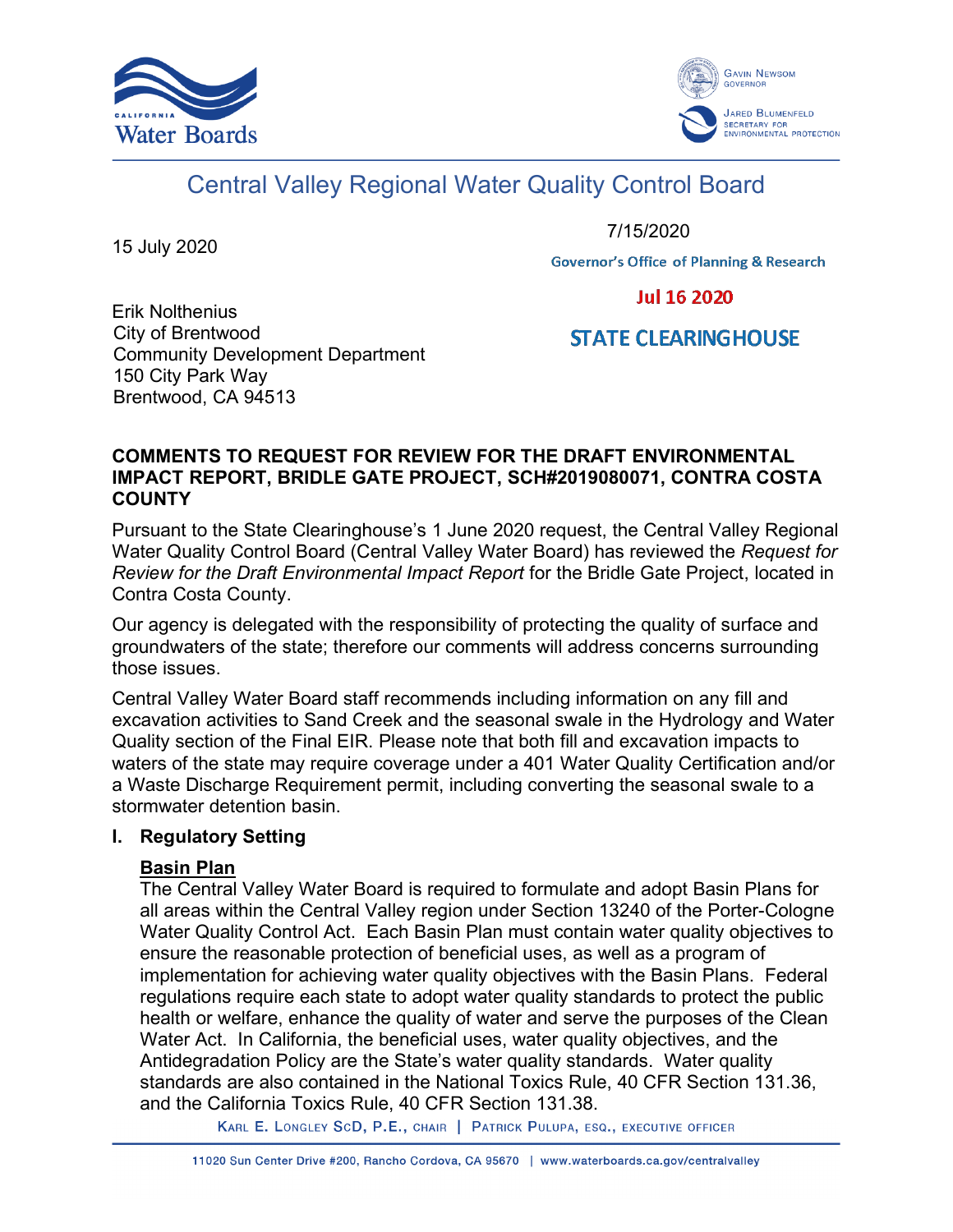The Basin Plan is subject to modification as necessary, considering applicable laws, policies, technologies, water quality conditions and priorities. The original Basin Plans were adopted in 1975, and have been updated and revised periodically as required, using Basin Plan amendments. Once the Central Valley Water Board has adopted a Basin Plan amendment in noticed public hearings, it must be approved by the State Water Resources Control Board (State Water Board), Office of Administrative Law (OAL) and in some cases, the United States Environmental Protection Agency (USEPA). Basin Plan amendments only become effective after they have been approved by the OAL and in some cases, the USEPA. Every three (3) years, a review of the Basin Plan is completed that assesses the appropriateness of existing standards and evaluates and prioritizes Basin Planning issues. For more information on the *Water Quality Control Plan for the Sacramento and San Joaquin River Basins*, please visit our website:

[http://www.waterboards.ca.gov/centralvalley/water\\_issues/basin\\_plans/](http://www.waterboards.ca.gov/centralvalley/water_issues/basin_plans/)

#### **II. Permitting Requirements**

#### **Construction Storm Water General Permit**

Dischargers whose project disturb one or more acres of soil or where projects disturb less than one acre but are part of a larger common plan of development that in total disturbs one or more acres, are required to obtain coverage under the General Permit for Storm Water Discharges Associated with Construction Activities (Construction General Permit), Construction General Permit Order No. 2009-009- DWQ. Construction activity subject to this permit includes clearing, grading, grubbing, disturbances to the ground, such as stockpiling, or excavation, but does not include regular maintenance activities performed to restore the original line, grade, or capacity of the facility. The Construction General Permit requires the development and implementation of a Storm Water Pollution Prevention Plan (SWPPP). For more information on the Construction General Permit, visit the State Water Resources Control Board website at:

[http://www.waterboards.ca.gov/water\\_issues/programs/stormwater/constpermits.sht](http://www.waterboards.ca.gov/water_issues/programs/stormwater/constpermits.shtml) [ml](http://www.waterboards.ca.gov/water_issues/programs/stormwater/constpermits.shtml)

#### **Phase I and II Municipal Separate Storm Sewer System (MS4) Permits[1](#page-2-0)**

The Phase I and II MS4 permits require the Permittees reduce pollutants and runoff flows from new development and redevelopment using Best Management Practices (BMPs) to the maximum extent practicable (MEP). MS4 Permittees have their own development standards, also known as Low Impact Development (LID)/postconstruction standards that include a hydromodification component. The MS4 permits also require specific design concepts for LID/post-construction BMPs in the

<sup>&</sup>lt;sup>1</sup> Municipal Permits = The Phase I Municipal Separate Storm Water System (MS4) Permit covers medium sized Municipalities (serving between 100,000 and 250,000 people) and large sized municipalities (serving over 250,000 people). The Phase II MS4 provides coverage for small municipalities, including non-traditional Small MS4s, which include military bases, public campuses, prisons and hospitals.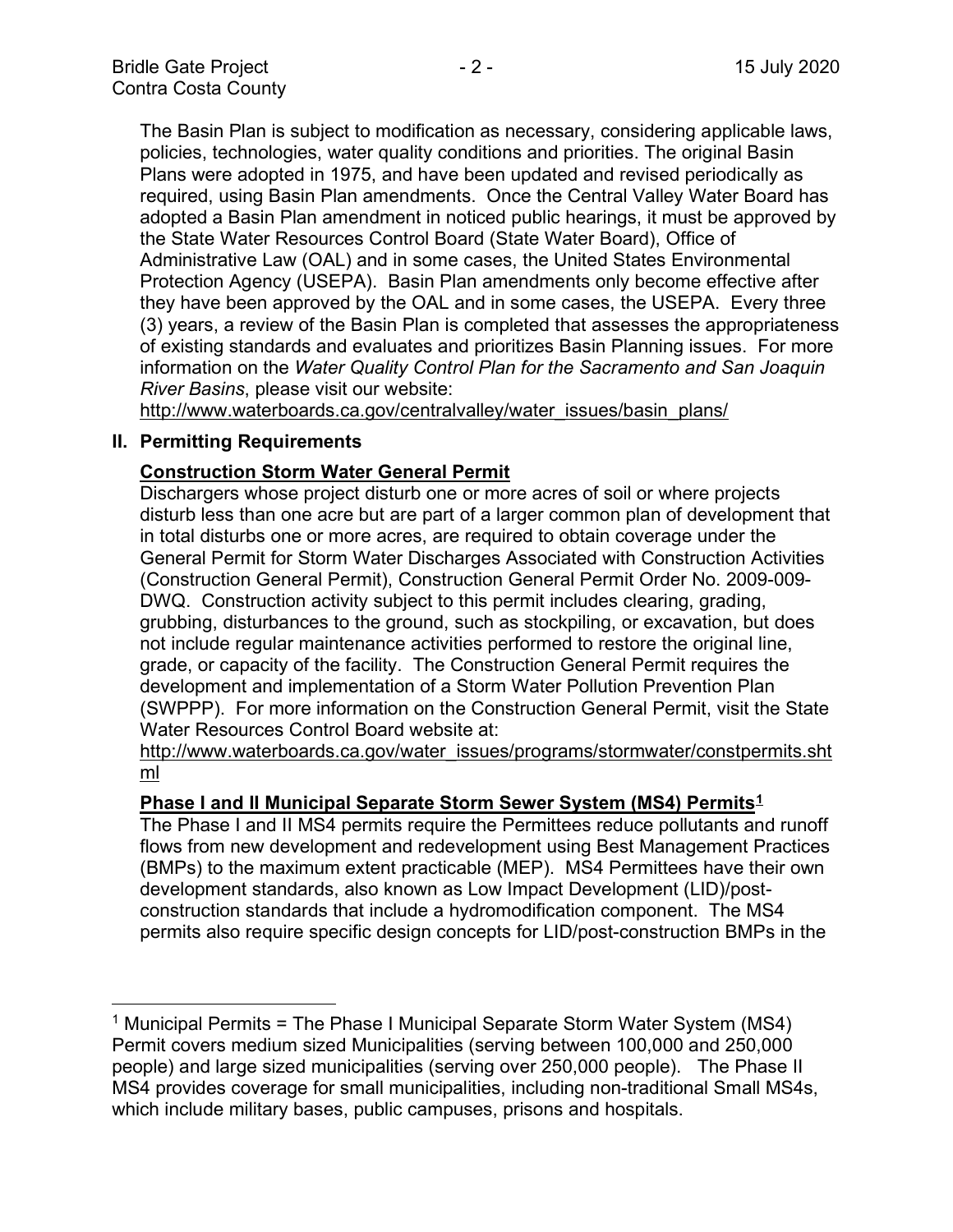early stages of a project during the entitlement and CEQA process and the development plan review process.

For more information on which Phase I MS4 Permit this project applies to, visit the Central Valley Water Board website at:

http://www.waterboards.ca.gov/centralvalley/water\_issues/storm\_water/municipal\_p ermits/

For more information on the Phase II MS4 permit and who it applies to, visit the State Water Resources Control Board at:

http://www.waterboards.ca.gov/water\_issues/programs/stormwater/phase\_ii\_munici pal.shtml

#### **Clean Water Act Section 404 Permit**

If the project will involve the discharge of dredged or fill material in navigable waters or wetlands, a permit pursuant to Section 404 of the Clean Water Act may be needed from the United States Army Corps of Engineers (USACE). If a Section 404 permit is required by the USACE, the Central Valley Water Board will review the permit application to ensure that discharge will not violate water quality standards. If the project requires surface water drainage realignment, the applicant is advised to contact the Department of Fish and Game for information on Streambed Alteration Permit requirements. If you have any questions regarding the Clean Water Act Section 404 permits, please contact the Regulatory Division of the Sacramento District of USACE at (916) 557-5250.

#### **Clean Water Act Section 401 Permit – Water Quality Certification**

If an USACE permit (e.g., Non-Reporting Nationwide Permit, Nationwide Permit, Letter of Permission, Individual Permit, Regional General Permit, Programmatic General Permit), or any other federal permit (e.g., Section 10 of the Rivers and Harbors Act or Section 9 from the United States Coast Guard), is required for this project due to the disturbance of waters of the United States (such as streams and wetlands), then a Water Quality Certification must be obtained from the Central Valley Water Board prior to initiation of project activities. There are no waivers for 401 Water Quality Certifications. For more information on the Water Quality Certification, visit the Central Valley Water Board website at:

https://www.waterboards.ca.gov/centralvalley/water\_issues/water\_quality\_certificatio n/

#### **Waste Discharge Requirements – Discharges to Waters of the State**

<span id="page-2-0"></span>If USACE determines that only non-jurisdictional waters of the State (i.e., "nonfederal" waters of the State) are present in the proposed project area, the proposed project may require a Waste Discharge Requirement (WDR) permit to be issued by Central Valley Water Board. Under the California Porter-Cologne Water Quality Control Act, discharges to all waters of the State, including all wetlands and other waters of the State including, but not limited to, isolated wetlands, are subject to State regulation. For more information on the Waste Discharges to Surface Water NPDES Program and WDR processes, visit the Central Valley Water Board website at:https://www.waterboards.ca.gov/centralvalley/water\_issues/waste\_to\_surface\_wat er/